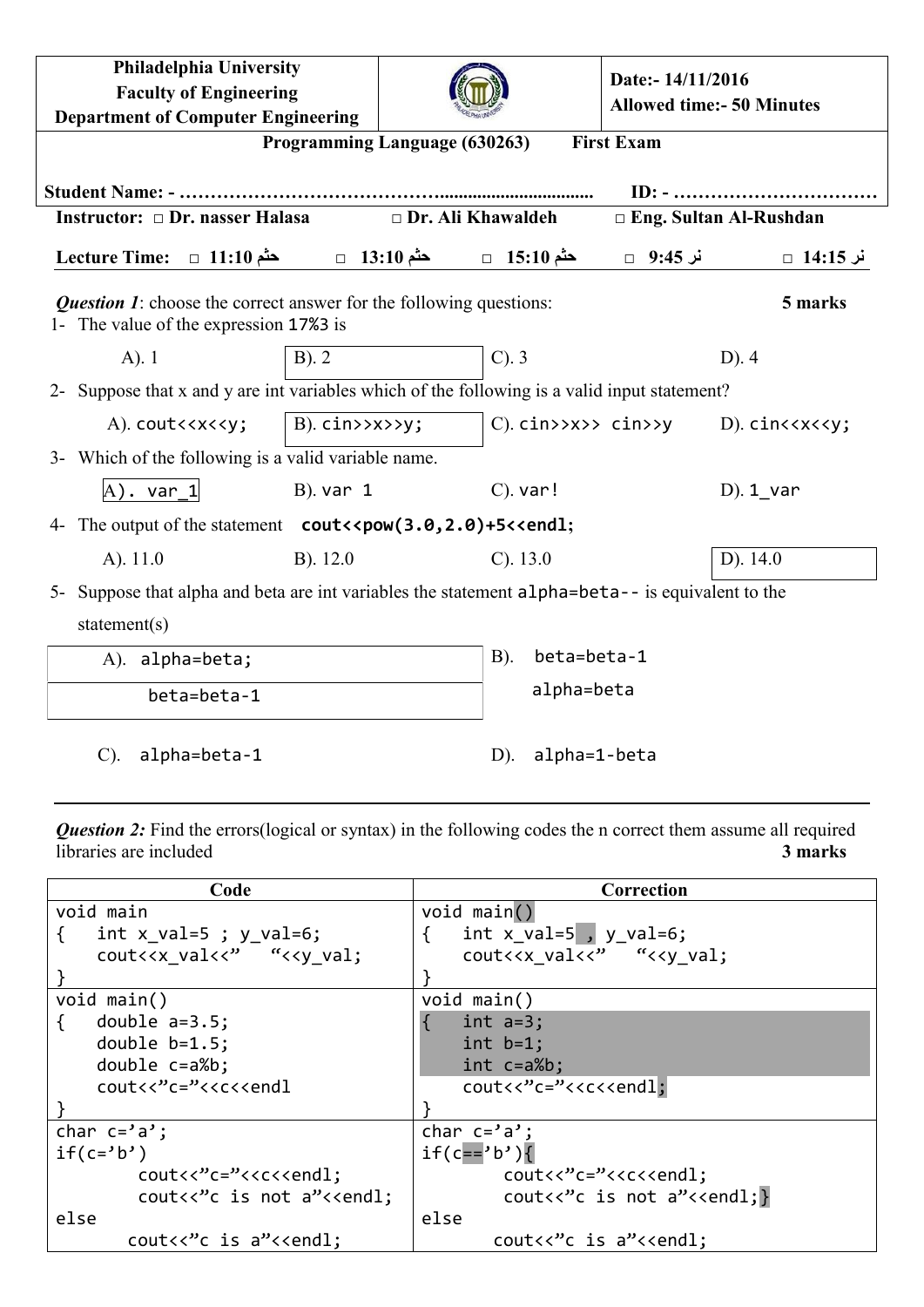| Write if statement that perform the following<br>equation<br>$y = \begin{cases} x^2 + 7, & x \le -7 \text{ or } x = 0 \\ 3x - 5, & otherwise \end{cases}$ | $if(x<=7 \mid  x==0)$<br>$y = pow(x, 2) + 7;$<br>else<br>$y=3*y-5;$ |
|-----------------------------------------------------------------------------------------------------------------------------------------------------------|---------------------------------------------------------------------|
| Write the instructions that declare and                                                                                                                   | int x, y, z;                                                        |
| calculate find the average of three integer                                                                                                               | $\text{cin}\text{>>}\text{--}\text{--}\text{--}$                    |
| numbers                                                                                                                                                   | float avg=static cast <float><math>(x+y+z)/3</math>;</float>        |

*Question 4:* What is the output of the following codes: **5 marks**

| void $main()$                                                                                                                    | 100       |
|----------------------------------------------------------------------------------------------------------------------------------|-----------|
| int $a = 500$ , $b = 100$ , c;<br>$\{$                                                                                           | 200       |
| if(!a >= $400$ )                                                                                                                 |           |
| $b = 300;$                                                                                                                       |           |
| $c = 200;$                                                                                                                       |           |
| cout< <b<<''\n"<<c<<endl;< td=""><td></td></b<<''\n"<<c<<endl;<>                                                                 |           |
|                                                                                                                                  |           |
| void main()                                                                                                                      | $k = 300$ |
| $\{$<br>int $k$ , num = 30;                                                                                                      |           |
|                                                                                                                                  |           |
| if(num%2)                                                                                                                        |           |
| $k = 200;$                                                                                                                       |           |
| else                                                                                                                             |           |
| $k = 300;$                                                                                                                       |           |
| $\text{cout} \left\langle \left\langle \cdot \right\rangle^{\prime} \left\langle \left\langle \cdot \right\rangle \right\rangle$ |           |
|                                                                                                                                  |           |
| void main()                                                                                                                      | $z=0$     |
| int $x=4$ , $y=7$ ;<br>$\{$                                                                                                      |           |
| bool $z$ ;                                                                                                                       |           |
| $z = x! = 4$    $y == 2;$                                                                                                        |           |
| cout<<"z="< <z<<endl;< td=""><td></td></z<<endl;<>                                                                               |           |
| $\mathcal{F}$                                                                                                                    |           |
| void main()                                                                                                                      | $x=5$     |
| { int $x=4$ , $y=7$ ;                                                                                                            | $y=6$     |
| int $z=x++*-y$ ;                                                                                                                 | $z=24$    |
| cout<<"x="< <x<<endl;< td=""><td></td></x<<endl;<>                                                                               |           |
| cout<<"y="< <y<<endl;< td=""><td></td></y<<endl;<>                                                                               |           |
| cout<<"z="< <z<<endl;< td=""><td></td></z<<endl;<>                                                                               |           |
|                                                                                                                                  |           |
|                                                                                                                                  | hello     |
| void main()                                                                                                                      | hi        |
| $\{$<br>int x=8, y=7;                                                                                                            |           |
| $if(x!=8     y<10)$                                                                                                              |           |
|                                                                                                                                  |           |
| $x=4;$                                                                                                                           |           |
| }                                                                                                                                |           |
| $if(x==4)$                                                                                                                       |           |
| cout<<"hi\n";                                                                                                                    |           |
|                                                                                                                                  |           |